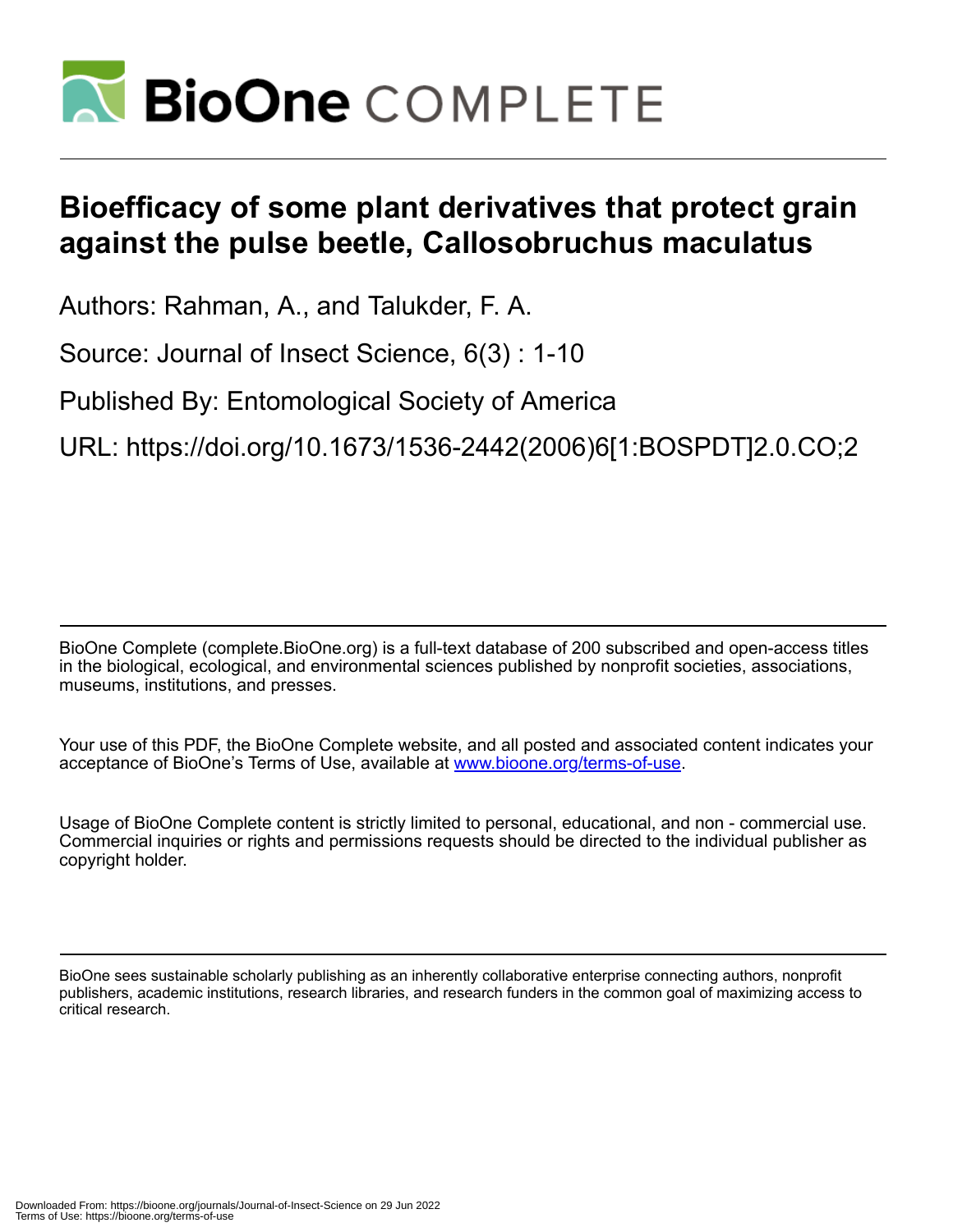

# Bioefficacy of some plant derivatives that protect grain against the pulse beetle, Callosobruchus maculatus

# A Rahman<sup>1</sup> and F. A. Talukder<sup>2</sup>

<sup>1</sup>Department of Entomology, Bangladesh Agricultural University, Mymensingh 2202, Bangladesh <sup>2</sup>Department of Crop Sciences, College of Agricultural and Marine Sciences, Sultan Qaboos University, PO Box 34, Al-Khod 123, Oman

# **Abstract**

Experiments were conducted to study the bioefficacies of different plant/weed derivatives that affect the development of the pulse beetle, *Callosobruchus maculates F.* (Coleoptera: Bruchidae) fed on black gram, Vigna mungo, seeds. Plant extracts, powder, ash and oil from nishinda (Vitex negundo L.), eucalyptus ( Eucalyptus globules Labill.), bankalmi (Ipomoea sepiaria K.), neem (Azadirachta indica L.), safflower (Carthamus tinctorius L.), sesame (Sesamum indicum L.) and bablah (Acacia arabica L.) were evaluated for their oviposition inhibition, surface protectant, residual toxicity and direct toxicity effects on C. maculates. The results showed that plant oils were effective in checking insect infestation. The least number of F<sub>1</sub> adults emerged from black gram seeds treated with neem oil. The nishinda oil extract was the most toxic of three extracts tested (nishinda, eucalyptus and bankalmi). Bablah ash was the most effective compared to the powdered leaves of nishinda, eucalyptus and bankalmi. The powdered leaves and extracts of nishinda, eucalyptus and bankalmi, at a 3% mixture, provided good protection for black gram seeds by reducing insect oviposition,  $F_1$  adult emergence, and grain infestation rates. The oil treatment did not show adverse effects on germination capability of seeds, even after three months of treatment.

Correspondence: talukder@squ.edu.om Received: 10.2.2004 | Accepted: 10.16.2005 | Published: 4.17.2006 Keywords: Plant/weed derivatives, crop protectant, biorational pest control Creative Commons Attribution 2.5 http://creativecommons.org/licenses/by/2.5 ISSN: 1536-2442 | Volume 6, Number 3

Cite this paper as:

Rahman A, Talukder FA. 2006. Bioefficacy of some plant derivatives that protect grain against the pulse beetle, Callosobruchus maculatus. 10pp. Journal of Insect Science 6:03, available online: insectscience.org/6.03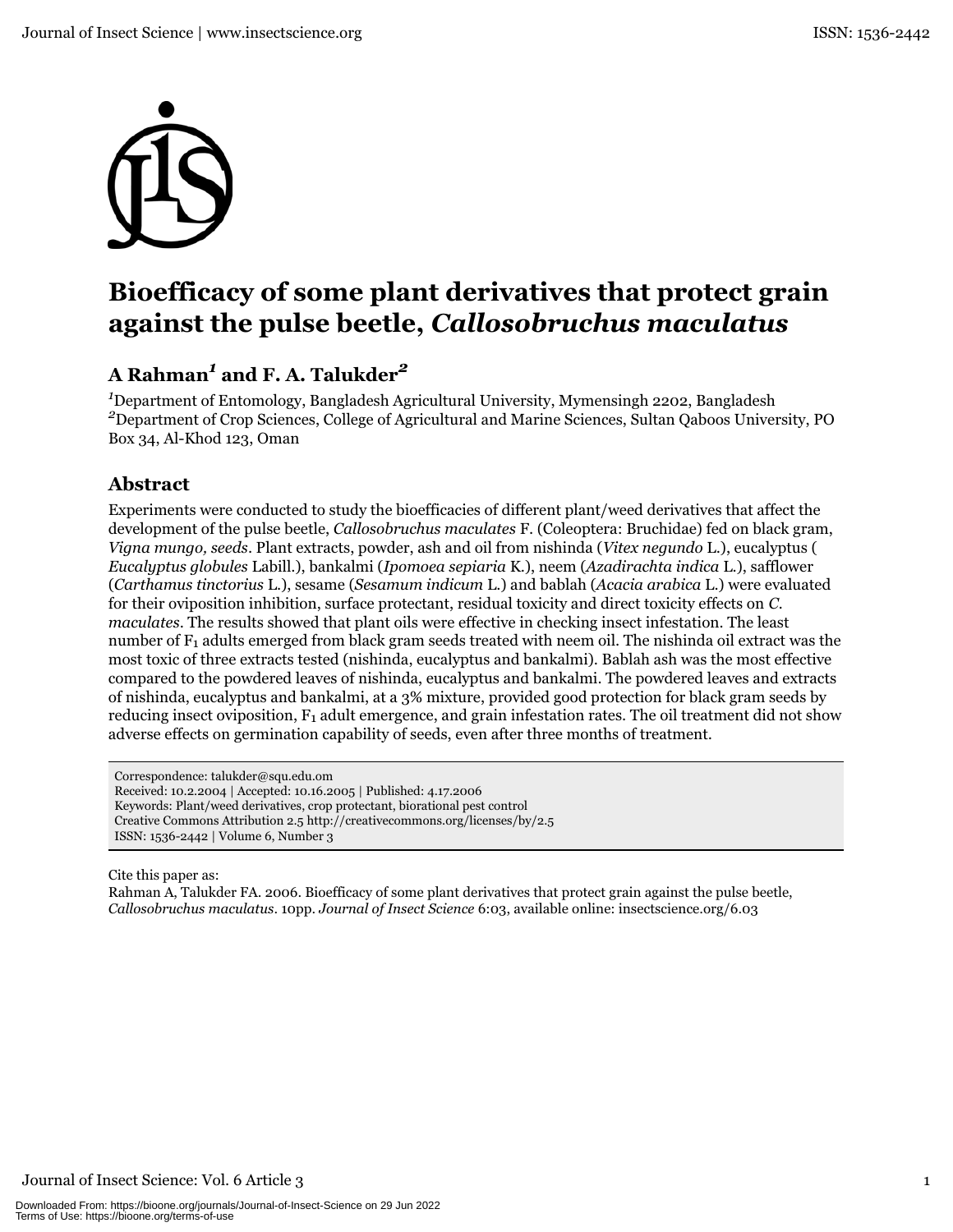## **Introduction**

The pulse beetle, Callosobruchus maculatus Fab. (Coleoptera: Bruchidae), is a major pest of economically important leguminous grains, such as cowpeas, lentils, green gram, and black gram (Talukder and Howse 1994; Okonkwo and Okoye 1996; Mulatu and Gebremedhin 2000; Raja et al. 2000; Park et al. 2003). The larvae bore into the pulse grain which become unsuitable for human consumption, viability for replanting, or for the production of sprouts. They are important pests of pulse crops in Asia and Africa under storage conditions (Ogunwolu and Idowu 1994; Okonkwo and Okove 1996; Mulatu and Gebremedhin 2000; Raja et al. 2000; Ajayi and Lale 2001; Tapondjou et al. 2002).

Serious problems of genetic resistance by insect species, pest resurgence, residual toxicity, photo toxicity, vertebrate toxicity, widespread environmental hazards and increasing costs of application of the presently used synthetic pesticides have directed the need for effective, biodegradable pesticides (Zettler and Cuperus 1990; Glenn et al. 1994; Ewete et al. 1996; Guedes et al. 1997; Talukder and Howse 2000; Elhag 2000). This awareness has created worldwide interest in the development of alternative strategies, including the re-examination of using plant derivatives against agriculturally important insect-pests. Plant-derived materials are more readily biodegradable. Some are less toxic to mammals, may be more selective in action, and may retard the development of resistance. Their main advantage is that they may be easily and cheaply produced by farmers and small-scale industries as crude, or partially purified extracts. In the last two decades, considerable efforts have been directed at screening plants in order to develop new botanical insecticides as alternatives to the existing insecticides. It was reported that when mixed with stored-grains, leaf, bark, seed powder, or oil extracts of plants reduce oviposition rate and suppress adult emergence of bruchids, and also reduced seed damage rate (Talukder and Howse 1994; Onu and Aliyu 1995; Shaaya et al. 1997; Keita et al. 2001; Tapondjou et al. 2002).

The present research was carried out to determine the oviposition inhibition, surface protectant, residual toxicity and direct-toxicity effects of some local plant/weed derivatives against the pulse beetle, C. maculates fed on black gram, Vigna

mungo, seeds. Effects of treatments on the viability of black gram seeds was also determined.

# **Materials and Methods**

Experiments on the efficacy of plant extracts, powder and oil as oviposition inhibitors, surface protectants, residual toxicants and contact toxicants against C. maculatus were conducted in the laboratory of the Department of Entomology, Bangladesh Agricultural University. All insect cultures were maintained in a growth chamber in the laboratory at a temperature of  $27 \pm 2^{\circ}$  C, 12: 12 L:D and with  $70 \pm 5$  % RH during the experiments. All experiments were conducted in a growth chamber under the same conditions.

## **Test plant materials**

Fresh plant leaves of nishinda (Vitex nequndo L.), eucalyptus ( Eucalyptus globules Labill.) and bankalmi (Ipomoea sepiaria K.); seeds of neem (Azadirachta indica L.), safflower (Carthamus tinctorius L.) and sesame (Sesamum indicum L.) were collected from the Bangladesh Agricultural University campus and neighboring areas during the winter seasons (November - February), washed and air-dried in the shade. Dried leaves and seeds were then ground to powder using an electric grinder. The powder, extract and oil from nishinda, eucalyptus, bankalmi, neem, sesame, safflower and ash of bablah (Acacia arabica L.) wood were used in this experiment. All plant extracts and safflower oil were prepared in the laboratory as described below, except that pure neem and sesame oil were purchased.

## **Test insects and maintenance**

The pulse beetle, C. maculatus F. was used for the present experiments. A small population of  $C$ . maculatus beetles was obtained from an entomology laboratory stock. They were reared and bred under laboratory conditions, on diet of the seeds of black gram, *Vigna mungo*, inside a growth chamber at  $27 \pm 2^{\circ}$  C, with L:D 12: 12 and 70  $\pm$  5 % RH.

Initially, 50 pairs of 1-2 day-old adults were placed in a jar containing black gram seeds. The jars were sealed and a maximum of 7 days were allowed for mating and oviposition. Then parent stocks were removed and black gram seeds containing eggs was transferred to fresh black gram seeds in the breeding jars that were covered with pieces of cloth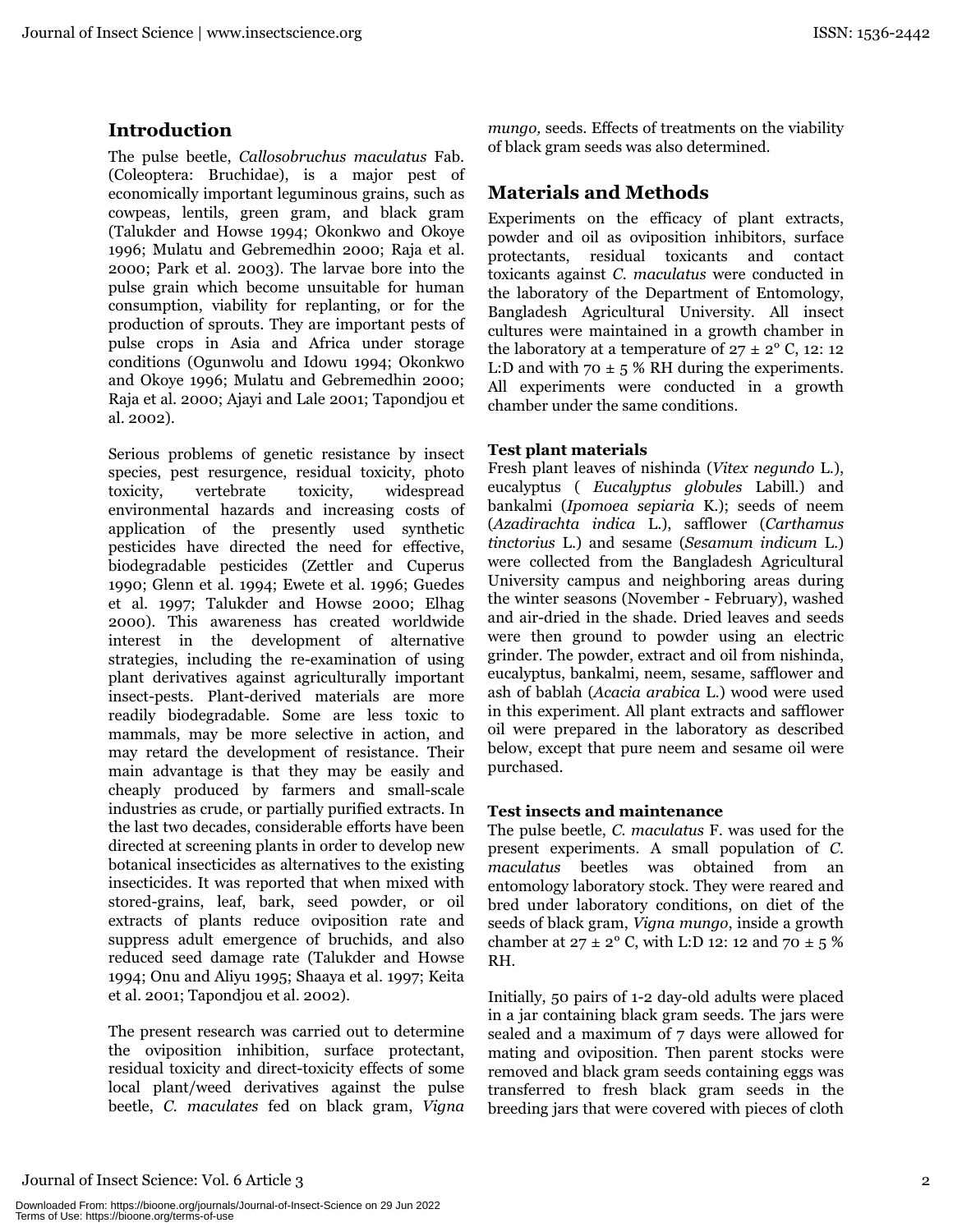fastened with rubber bands to prevent the contamination and escape of insects. The subsequent progenies of the beetles were used for all experiments.

## Sample preparation of test plants

Powder and dust preparations of leaves were made by separately grinding approximately 500g of leaves of nishinda, eucalyptus and bankalmi in an electric grinding machine. The resulting powder was passed through a 25-mesh sieve to obtain a fine dust.

Acetone extracts were prepared according to the method of Talukder and Howse (1993) with modifications. Ten grams of ground leaves of nishinda, eucalyptus and bankalmi were separately mixed with 50 ml acetone and stirred for 30 minutes using a magnetic stirrer and then left to stand for 24 hours. The mixture was then filtered through Whatman  $#1$  paper, and the solids were stirred again for 15 minutes with 30 ml of acetone and filtered and the filtrates were combined. The solvent from the pooled filtered solution was evaporated in a water bath at 65° C. After complete evaporation of solvents, the final crude extracts were weighed  $(1.72 \text{ g} \text{ nishinda}, 1.84 \text{ g} \text{ eucalvptus})$ and 1.58 g bankalmi), and preserved in sealed bottles in a refrigerator at  $5^{\circ}$  C until used for insect bioassays.

To prepare the oil extract of safflower seeds, one kg of seeds was ground in blender and soaked overnight in water. The soaked seeds were boiled for 2 hours and cooled. Scums that formed over the liquid were collected carefully leaving the residue below. The collected scum was boiled for extraction of oils. The pure neem and sesame oil were purchased from the local market.

Bablah wood was burned in a clean oven to produce ash. After cooling, the ash was put in sealed jar to prevent the absorption of air moisture. A 600 um-diameter sieve was used to obtain fine ash.

## Oviposition inhibition effects

Laboratory tests for oviposition inhibition effects were conducted according to the method of Talukder and Howse  $(1994)$  with some modifications. Whatman filter paper disks (80 mm in diameter) were soaked in a 2 or 3% solution of an extract and air-dried for an hour. The control filter papers were treated with acetone only. The treated and control filter paper discs were placed singly at the bottom of Petri dishes (90 mm diameter) and 5g of black gram seeds were placed on the papers. Five pairs ( $5$  female and  $5$  male) of C. maculatus beetles were released in each Petri dish which was covered for the next 7 days allowing them to lay eggs.

The adults were then removed and the following data were recorded:

Total number of seeds in each Petri dish

Number of eggs per 50 seeds in each Petri dish

Number of  $F_1$  adults emerged in each Petri dish from day  $27 - 42$ 

42 days after the setup the following data were recorded:

- Percentage of eggs hatching  $=$  (Total egg hatch/ Total eggs in each Petri dish) x 100
- Inhibition rates  $IR% = [(Cn Th) / Cn] x 100$  (Where  $Cn =$  Number of insects in control dish and Tn  $=$  Number of insects in treated dish)

## **Surface protectant effects**

The tests for surface protectant effects were conducted according to the method of Talukder and Howse (1994) with some modifications. Diluted oil of neem, sesame and safflower were separately mixed with black gram seed at the ratio of 2.5, 5.0, 7.5 and 10.0 ml/kg seed. The oils were diluted with petroleum ether. Conical flasks, containing 40 g of seeds and oil mixture were shaken manually until the seeds were uniformly coated. After shaking, seeds were taken out and air-dried for one hour to evaporate the petroleum ether. Ten grams of treated or control seeds were put into each plastic pot  $(3.5 \text{ cm} \text{ height} \times 4 \text{ cm} \text{ diameter})$ . Five pair  $(5.5 \text{ cm} \text{ height})$ female and 5 male) of pulse beetle were released in each pot which were closed with a lid for7 days to allow them to oviposit. The adults were then removed from the pots and data were recorded as described in the previous section.

## Direct toxicity by dipping method

The leaf extracts of nishinda, eucalyptus and bankalmi were diluted with acetone to make 2, 4 and 6% solutions. Five pair of adult insects (2-3 day old) were placed at the center of a piece of filter paper and the paper was twisted to enclose them.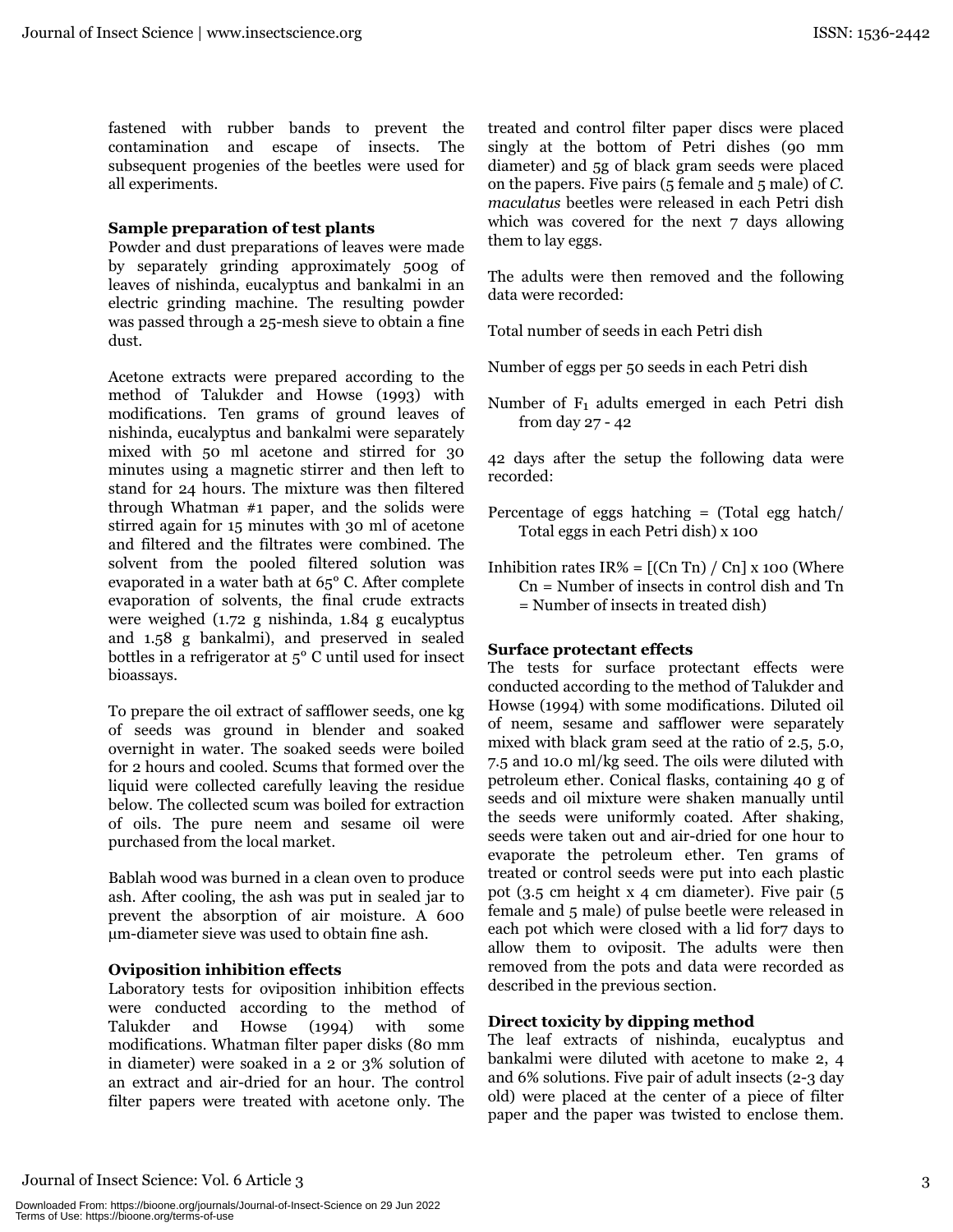They were dipped in diluted extract or control solution for 35 seconds. The insects were removed, air-dried and returned to Petri dishes containing 5 g of black gram seeds. Four replications were made for each dose. Mortality was observed 24, 48 and 72 hours after treatment. Insects were examined daily and those that did not move or respond to gentle touch were considered dead. Insect mortality data were corrected by Abbott's formula (1925), transformed into arcsin  $\sqrt{\text{percentage}}$  values before ANOVA and then analyzed using ANOVA & Duncan's multiple range test (Duncan 1951). The concentration - mortality lines were calculated using probit analysis (Finney 1971) with a log10 transformation of concentrations of plant extracts. The results were expressed as concentration (%) per insect. Two LC50s were considered to be significantly different  $(P < 0.05)$  if their  $95\%$ fiducial limits did not overlap; slopes were similarly considered to be significantly different if their standard errors did not overlap.

## **Residual toxicity test**

A residual toxicity test was conducted according to the method of Talukder and Howse (1994) with some modifications. Ground leaf powders of nishinda, eucalyptus, bankalmi and bablah ash were mixed with black gram at the rate of 2% and  $3\%$  (w/w). The treated foods were then put into separate plastic pots  $(3.5 \text{ cm } 4 \text{ cm})$ , so that each pot contained 10 g of black gram seeds. Four replications were made of each dose. Five pair of adult beetles were introduced at the center of the pot containing the seeds and closed with a cover for 7 days to allow them to oviposit. The control pots contained untreated black gram seeds. The adults were then removed from the pots. The following observations were recorded:

- Number of  $F_1$  adult emerging from each pot (from day 27 to day 42).
- Seed damage rate from the random sample of 100 seeds at the end of the experiment.

Inhibition rates as described above

Percentage seed weight loss = [UNd DNu/ U (Nd + Nu)] x 100 (where,  $U = Weight of undamaged$ grain,  $D = Weight of damaged grain, Nd =$ Number of damaged seeds and Nu = Number of undamaged seeds)

## Seed germination test

The viability of treated and control seeds were tested 3 months after the oil application. For this assay, black gram seeds were separately treated with the neem, safflower or sesame oil at the rate of 10 ml oil per kg seeds  $(1\% \text{ v/w})$ . The control seeds were treated with the solvent, but no oil or solvent was applied to the untreated seeds. The treated and control seeds were air-dried for 2-3 hours. Then 25 seeds from each treated, control or untreated group were placed separately in glass jars, under laboratory conditions but without insects, for 3 months. Each treatment was replicated four times. The germination of seed was evaluated for each treatment. Each group of seeds was placed on moist filter paper in Petri dishes. The dishes were kept in a incubator at  $25^{\circ}$  C and 12:12 L:D conditions. The dishes were observed for the germination of seeds for the next two months. Seed qualities were judged by tasting and smelling the treated seeds.

## **Statistical analysis**

Data were analyzed using a two factor completely randomized design using the different plant extracts and rates of application as the two factors. Mean values were adjusted by Duncan's Multiple Range test (Duncan 1951). For mortality tests, original data were corrected by Abbott's (1925) formula, transformed into arcsin & percentage values and then data were analyzed by probit analysis (Finney 1971).

## **Results**

## Oviposition inhibition effects of acetone extracts

The effects of different plant acetone extracts on oviposition are given in Table 1.

The effects of different extracts on pulse beetles were evaluated by comparing the total number of eggs laid, egg hatching percentage and inhibition rates in the treated and control black gram seeds. The lowest number of eggs were laid in the food treated with nishinda, followed by eucalyptus and bankalmi at an extract concentration of 2%. The lowest hatching rate was found after treatment with bankalmi and nishinda leaf extract. Similar trends were noted for the 3% mixture. The highest oviposition inhibition rate was recorded in food treated with nishinda, followed by eucalyptus and bankalmi. Similar trends were noted for the 3% mixture.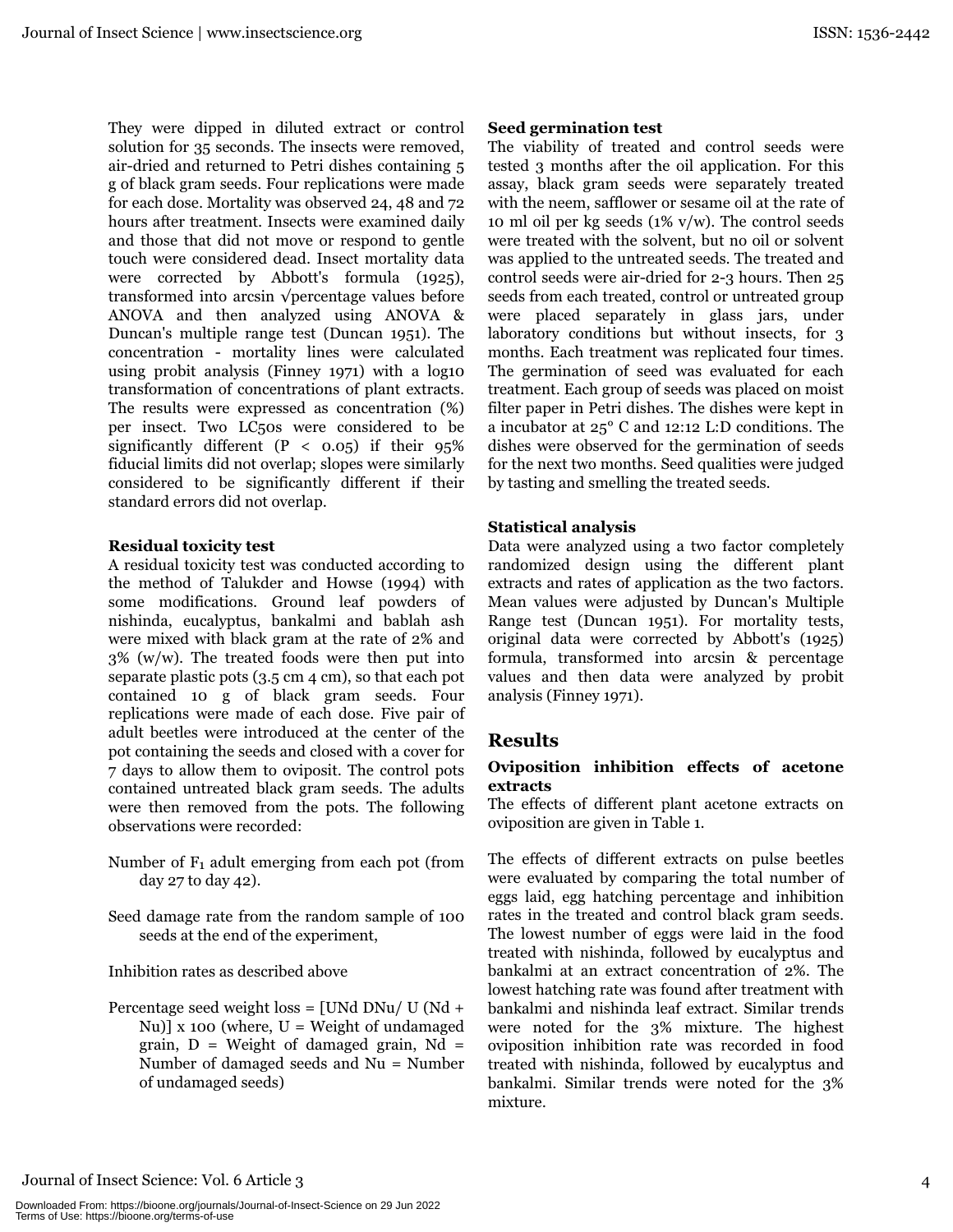| <b>Name of Plant extract</b> | Total number of eggs laid |       |       | Number of hatched larvae | Hatching inhibition rate $(\%)^{**}$ |                          |
|------------------------------|---------------------------|-------|-------|--------------------------|--------------------------------------|--------------------------|
|                              | $2\%$ *                   | 3%    | 2%    | 3%                       | 2%                                   | 3%                       |
| Nishinda                     | 90 b                      | 72 b  | 58 b  | 44 c                     | 54 a                                 | 64 a                     |
| Eucalyptus                   | 106 <sub>b</sub>          | 124 a | 77 ab | 69 <sub>b</sub>          | 39 <sub>b</sub>                      | 43 b                     |
| Bankalmi                     | 118 ab                    | 130 a | 74 b  | 75 ab                    | 39 b                                 | 41 b                     |
| Control                      | 140 a                     | 141 a | 123 a | 123 a                    |                                      | $\overline{\phantom{0}}$ |
| $SEM$ ***                    | 10.3                      | 10.3  | 8.4   | 8.4                      | 2.5                                  | 2.5                      |

Table 1. Effects of different acetone extracts on ovipostion of the pulse beetle, Callosobruchus maculatus.

Values followed by different letters within a column, are significantly different at the 5% level of probability (Duncan's multiple range test)

\* Extract concentration

\*\* Hatching Inhibition Rate (%) =  $[(Lc - Lt)/Lc] x 100$  (Where Lc = No. of larvae hatched from control, and Lt = No. of larvae hatched from treated pulse)

\*\*\* SEM = Standard error of mean

#### Surface protectant effect of different oils

The effects of treating the surface of the black gram seeds with oils of neem, safflower and sesame oil on C. maculates was investigated by comparing the number of  $F_1$  adult emerged, the total number of eggs laid, hatching percentage and inhibition rate using doses of 0.25, 0.50, 0.75 and  $1.00\%$  plant oils (Table 2). At a concentration of 0.25%, the lowest numbers of F1 adults emerged from seeds treated with neem oil, followed by safflower oil. The minimum numbers of total eggs were laid in the black gram seeds treated with 0.25% neem oil, and safflower oil. The lowest percentage of eggs hatching occurred from seeds treated with 0.25% sesame oil, followed by neem oil. The highest inhibition rate was counted from the seeds treated with 0.25% neem oil, followed by safflower oil. Higher concentrations of oil extract severely reduced emergence, hatching and oviposition.

#### Residual toxicity of powders and ash

The efficacy of different powders and bablah wood ash as grain protectants, was evaluated against C. *maculates* by comparing the number of emerged F<sub>1</sub>

progeny, seed damage rate, weight loss percentage and inhibition rates (Table 3). Female beetles were deterred from ovipositing in black gram seeds treated with leaf powders of nishinda, eucalyptus, bankalmi and bablah wood ash applied at the rate of  $2\%$  and  $3\%$  (w/w). At rates of 2 and 3 %, bablah wood ash and nishinda powder had similar effects on F<sub>1</sub> progeny, seed damage, weight loss and inhibition rates.

#### Direct toxicity effects of acetone extracts

Insect mortality at 24, 48 and 72 hours after treatment, due to direct toxicity of acetone extracts of nishinda, eucalyptus and bankalmi leaves on C. *maculates*, was evaluated at three different rates 2, 4 and 6% (Table 4). The order of toxicity of the three extracts on pulse beetle was nishinda > eucalyptus > bankalmi. Mortality percentages were directly proportional to the extract concentrations and also with time after treatment.

|  |  |  |  |  | <b>Table 2.</b> Surface protectant effect of different oils $(v/w)$ on the pulse beetle, <i>Callosobruchus maculatus</i> |
|--|--|--|--|--|--------------------------------------------------------------------------------------------------------------------------|
|--|--|--|--|--|--------------------------------------------------------------------------------------------------------------------------|

| Name of oil and extract conc. | Total number of eggs laid | Egg hatch %     | Number of F1 adults emerged | IR Inhibiton rate (%) |
|-------------------------------|---------------------------|-----------------|-----------------------------|-----------------------|
| Neem:                         |                           |                 |                             |                       |
| 0.25%                         | 93 c                      | 32 <sub>b</sub> | 29 c                        | 48 a                  |
| 0.50%                         | 88 c                      | 29 a            | 25 c                        | 56 a                  |
| 0.75%                         | 56 c                      | 7 b             | 4 <sub>b</sub>              | 93 a                  |
| 1.00%                         | 33 c                      | 6 b             | 2 b                         | 96 a                  |
| Safflower:                    |                           |                 |                             |                       |
| 0.25%                         | 94 c                      | 42 a            | 33 <sub>bc</sub>            | 42 <sub>b</sub>       |
| 0.50%                         | 99 c                      | 27 a            | 26 c                        | 54 a                  |
| 0.75%                         | 88 bc                     | 5 <sub>b</sub>  | 4 <sub>b</sub>              | 93 a                  |
| 1.00%                         | 67 bc                     | 4 b             | 3b                          | 96 a                  |
| Sesame:                       |                           |                 |                             |                       |
| 0.25%                         | 142 b                     | 27 <sub>b</sub> | 38 <sub>b</sub>             | 33 <sub>c</sub>       |
| 0.50%                         | 136 b                     | 25 a            | 34 b                        | 39 b                  |
| 0.75%                         | 99 b                      | 7 b             | 6 b                         | 89 a                  |
| 1.00%                         | 84 b                      | 5 <sub>b</sub>  | 4 b                         | 93 a                  |
| Control                       | 222 a                     | 26 b            | 56 a                        |                       |
| $SEM**$                       | 8.9                       | 2.2             | 1.3                         | 1.6                   |

Values followed by different letters within a column, are significantly different at the 5% level of probability (Duncan's multiple range test)

\* SEM = Standard error of mean

## Journal of Insect Science: Vol. 6 Article 3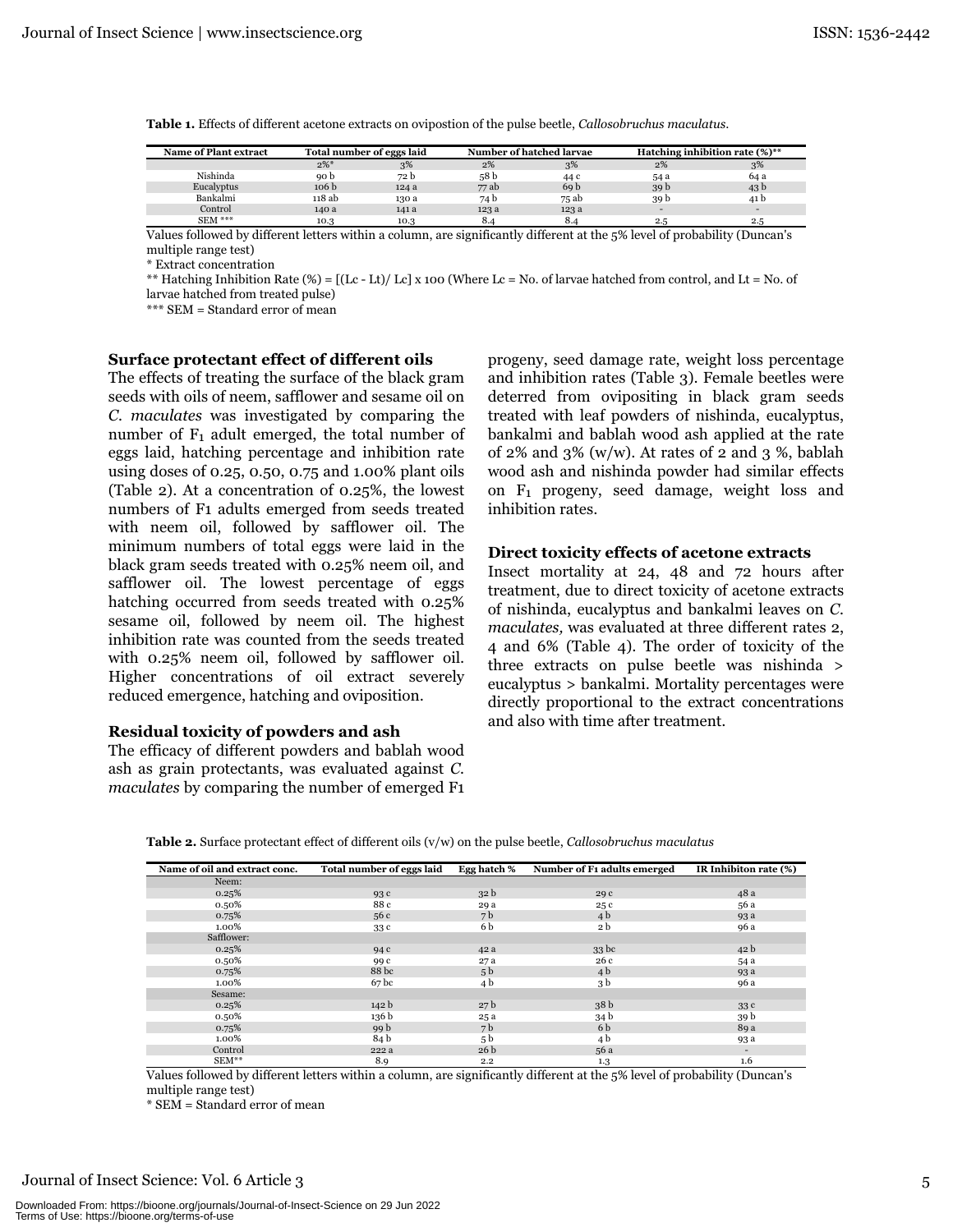| Name of powder |                  | Number of F1 adult emerged |       | <b>Inhibition rates</b><br>(%) |                 | Seed damage rate<br>(%) |                  | Seed weight loss*<br>$(\%$ |  |
|----------------|------------------|----------------------------|-------|--------------------------------|-----------------|-------------------------|------------------|----------------------------|--|
|                | 2%               | 3%                         | 2%    | 3%                             | 2%              | 3%                      | 2%               | 3%                         |  |
| Nishinda       | 89 c             | 76 c                       | 34 b  | 43 ab                          | 28c             | 24 c                    | 18c              | 16 <sub>bc</sub>           |  |
| Eucalyptus     | 95 c             | 83 c                       | 29 bc | 38 <sub>bc</sub>               | 30 bc           | 27 <sub>bc</sub>        | 20 <sub>bc</sub> | 17 b                       |  |
| Bankalmi       | 106 <sub>b</sub> | 96 b                       | 21 c  | 28 c                           | 35 <sub>b</sub> | 30 <sub>b</sub>         | 22 <sub>b</sub>  | 19 b                       |  |
| Bablah         | 69 d             | 59 d                       | 48 a  | 54 a                           | 21 d            | 20 d                    | 14 d             | 13 c                       |  |
| Control        | 134 a            | 134 a                      | -     | $\overline{\phantom{a}}$       | 44 a            | 44 a                    | 29 a             | 29 a                       |  |
| $SEM**$        | 6.5              | 6.1                        |       | $\overline{\phantom{a}}$       | 4.7             | $3-3$                   | 4.7              | 3.9                        |  |

Table 3. Residual toxicity of different powdered leaves and wood ash on the pulse beetle, *Callosobruchus maculatus*.

Values followed by different letters within a column, are significantly different at the 5% level of probability (Duncan's multiple range test)

 $*$  Seed wt. loss  $(\%)$  = Weight loss percentage

 $\ast\ast$  SEM = Standard error of mean

Table 4. Direct toxicity effect (by dipping method) of different acetone extracts on pulse beetle, Callosobruchus *maculatus* F.

|                           | Dose $(\%)$    | Insect mortality rate (%) at |                 |          |  |
|---------------------------|----------------|------------------------------|-----------------|----------|--|
| Name of the plant extract |                | <b>24 HAT</b>                | <b>48 HAT</b>   | 72 HAT   |  |
|                           | $\overline{2}$ | 18 abcd                      | 42ab            | 72 bc    |  |
|                           |                | (25.33)                      | (40.22)         | (57.73)  |  |
| Nishinda                  | $\overline{4}$ | 26 ab                        | 53 a            | 77 abc   |  |
|                           |                | (30.72)                      | (46.61)         | (61.41)  |  |
|                           | 6              | 29 a                         | 58 a            | 86 a     |  |
|                           |                | (32.52)                      | (49.78)         | (67.86)  |  |
|                           | $\overline{2}$ | 13 bcd                       | 33 <sub>b</sub> | 63 cd    |  |
|                           |                | (21.64)                      | (35.24)         | (52.24)  |  |
| Eucalyptus                | 4              | 18 abcd                      | 42 ab           | 71 bc    |  |
|                           |                | (25.55)                      | (40.22)         | (57.54)  |  |
|                           | 6              | 21 abc                       | 44 ab           | 80 ab    |  |
|                           |                | (27.13)                      | (41.78)         | (63.58)  |  |
|                           | $\overline{2}$ | 10 d                         | 31 <sub>b</sub> | 54 d     |  |
|                           |                | (18.72)                      | (33.58)         | (47.18)  |  |
| Bankalmi                  | $\overline{4}$ | 13 cd                        | 36 <sub>b</sub> | $65$ bcd |  |
|                           |                | (20.88)                      | (36.93)         | (53.91)  |  |
|                           | 6              | 19 abcd                      | 42ab            | 74 abc   |  |
|                           |                | (25.77)                      | (40.22)         | (59.54)  |  |
| Sx values                 |                | 1.49                         | 1.65            | 2.16     |  |

\* The original insect mortality data were corrected by Abbott's formula and then transformed into arcsin  $\sqrt{\text{percent}}$  values before ANOVA and DMRT test.

\* The figures in parentheses represent transformed arcsin  $\sqrt{\text{percentage data}}$ 

\* Values followed by different letters within a column, are significantly different at the 5% level of probability (Duncan's multiple range test)

 $*$  HAT = Hours after treatment

 $*$  Sx = Standard error of mean

## **Probit analysis of the effects of acetone extracts**

The probit statistics, estimate of  $LC_{50}$  and their 95% fiducial limits and the slope of regression lines for  $24$ ,  $48$  and  $72$  hours after treatment are presented in Table 5. From probit analysis at  $24,48$ and 72 hours after treatment it was found that the nishinda extract was the most toxic followed by bankalmi extract (Tables 5A-5C). The bankalmi extract had the lowest toxic on C. maculates. The extract of nishinda had the highest toxic effects against pulse beetle and lowest  $LC_{50}$  values. Higher concentrations contributed more significantly to the efficacy of extracts on the mortality of C. *maculates* and they appeared to be the most

-Ryundom School School (1995) 66 September 1988 66 September 1989 66 September 1989 66 September 1999 66 September 1999 66 September 1999 66 September 1999 86 September 1999 86 September 1999 86 September 1999 86 September

important factors in the degree of control obtained with different plant extracts.

When probit regression lines of the three different extracts were calculated, they showed a linear relationship between mortality percentage and extract concentration at 24, 48 and 72 hours after treatment. From the analysis, the regression line equations at 24 hours after treatment were  $Y =$  $3.895 + 0.731X$  for nishinda extract,  $Y = 3.688 +$  $0.662X$  for eucalyptus extract and Y = 3.251 +  $1.079X$  for bankalmi extract. At 48 hours after treatment, the regression line equations were calculated as  $Y = 4.526 + 0.887X$  for nishinda extract,  $Y = 4.392 + 0.620X$  for eucalyptus extract and Y =  $4.297 + 0.616X$  for bankalmi extract. At  $72$ HAT, the regression line equations were calculated as  $Y = 5.243 + 0.976X$  for nishinda extract,  $Y =$  $4.997 + 1.035X$  for eucalyptus extract and Y = 4.759 + 1.120X for bankalmi extract. Comparing all regression lines at  $24$ ,  $48$  and  $72$  hours after treatment, the regression lines for nishinda extract showed higher probit mortality in every case. The bankalmi treatment was more effective at providing immediate control of *C. maculates*, but its effectiveness decreased over time. In contrast, nishinda became more effective with increased time.

## **Effect of different plant oils on seed germination**

All the treated and control seeds were as viable as the untreated seeds (Table 6).

## **Discussion**

## **Effects of treated food on oviposition**

Bhuiyan and Quiniones (1990) reported that nishinda leaf powder effectively prevented oviposition by the corn weevil. Talukder and Howse  $(1994)$  showed that the admixture of food with pithraj leaf, bark and seed powder reduced the oviposition rates of the pulse beetle. Srivastava et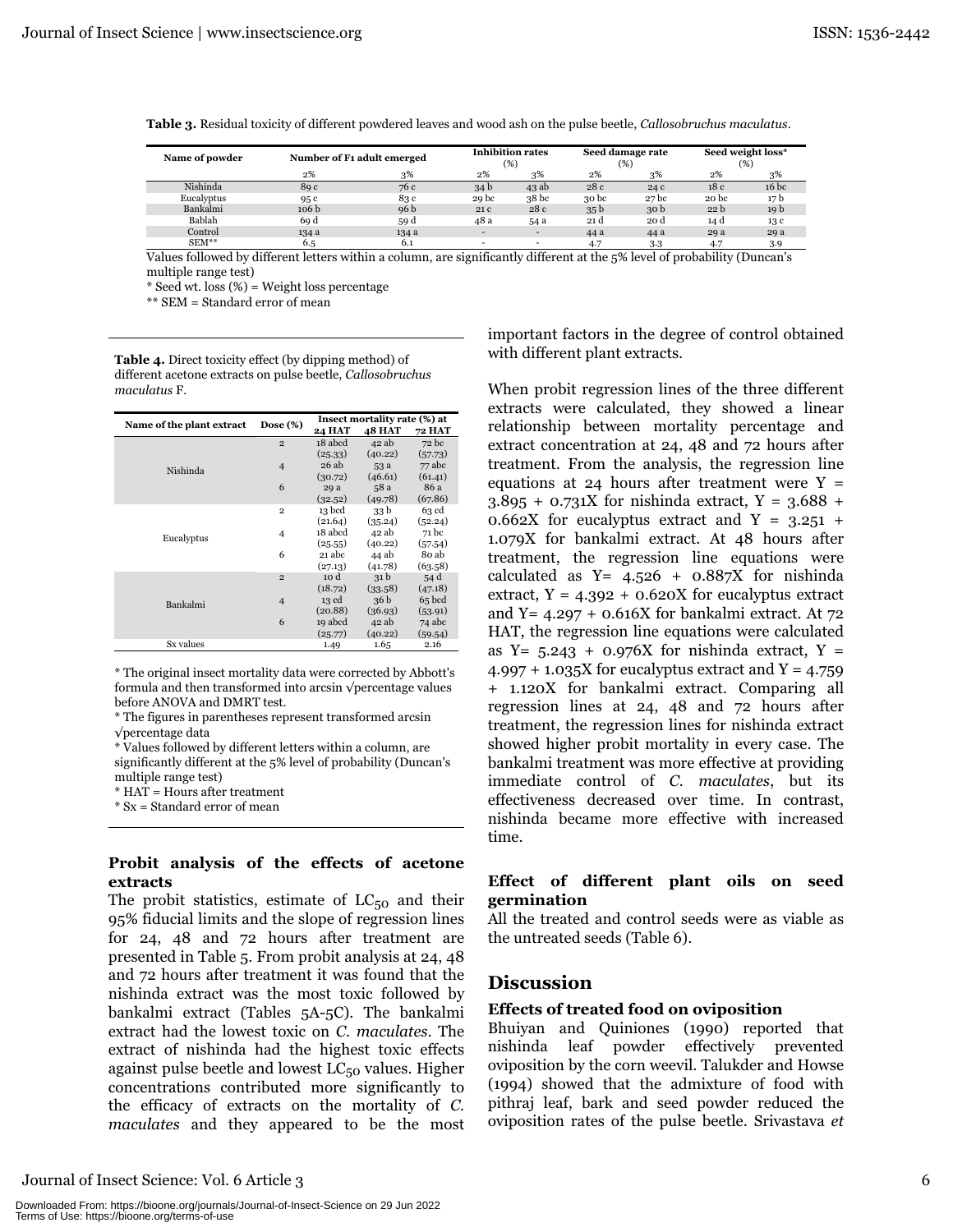| <b>Name of extract</b> | <b>No.of insects used</b> | LC <sub>50</sub> (%) | 95% fiducial limit       | $Slope \pm SE$  | Goodness of fit chi squared* | $Slope \pm SE$  |
|------------------------|---------------------------|----------------------|--------------------------|-----------------|------------------------------|-----------------|
| A. At 24 HAT:          |                           |                      |                          |                 |                              |                 |
| Nishinda               | 120                       | 33                   | $0.48 - 2.20$ X103       | $0.73 \pm 0.11$ | 0.03                         | $0.73 \pm 0.11$ |
| Eucalyptus             | 120                       | 56                   | $0.04 - 2.23 \times 105$ | $0.66 \pm 0.13$ | 0.01                         | $0.66 \pm 0.13$ |
| Bankalmi               | 120                       | 42                   | $0.68 - 2.55 \times 103$ | $0.08 \pm 0.15$ | 0.01                         | $0.08 \pm 0.15$ |
| <b>B.</b> At 48 HAT:   |                           |                      |                          |                 |                              |                 |
| Nishinda               | 120                       | 3                    | $1.78 - 6.59$            | $0.88 \pm 0.10$ | 0.01                         | $0.88 \pm 0.10$ |
| Eucalyptus             | 120                       | 10                   | $1.03 - 88.31$           | $0.62 \pm 0.11$ | 0.02                         | $0.62 \pm 0.11$ |
| Bankalmi               | 120                       | 14                   | $0.65 - 292.93$          | $0.61 \pm 0.11$ | 0.02                         | $0.61 \pm 0.11$ |
| C. At 72 HAT:          |                           |                      |                          |                 |                              |                 |
| Nishinda               | 120                       |                      | $0.04 - 8.08$            | $0.98 \pm 0.11$ | 0.21                         | $0.98 \pm 0.11$ |
| Eucalyptus             | 120                       | $\mathbf{1}$         | $0.18 - 5.59$            | $1.03 \pm 0.10$ | 0.09                         | $1.03 \pm 0.10$ |
| Bankalmi               | 120                       | $\overline{2}$       | $0.57 - 4.69$            | $1.12 \pm 0.11$ | 0.03                         | $1.12 + 0.11$   |

Table 5. Probit analysis for direct toxicity at 24, 48 and 72 hours after dipping application of different acetone extracts to pulse beetles, Callosobruchus maculatus

Values were based on three concentrations, four replications of 10 insects each

All data were transformed by the log transformation before analysis.

\*The calculated value of chi squared is 3.84 (df=1, P<0.05)

al. (1988) reported that eucalyptus oil effectively prevented the oviposition of insects. Mulatu and Gebremedhin (2000) showed that the oils of A. indica, Milletiaie ferruginea and Chrysanthemum cineraraefolium were the most effective in partially or completely preventing egg laying, and pulse beetles emergence from the laid eggs. Lale and Mustapha (2000) found no significant difference in the efficacy of neem seed oil and pirimiphos-methyl

Table 6. Effect of different plant oils (10 ml/kg) on black gram seed viability

| Name of oil          | Number of treated seeds | <b>Germination percentage</b> |
|----------------------|-------------------------|-------------------------------|
| Neem                 | 25                      | 80                            |
| Safflower            | 25                      | 92                            |
| Sesame               | 25                      | 92                            |
| Control <sup>*</sup> | 25                      | 84                            |
| Untreated **         | 25                      |                               |

\* In control, seeds were treated with solvent only

\*\* In untreated, seeds were not treated with any solvent

in reducing oviposition of C. maculatus, adult emergence or seed damage rates in treated cowpeas. Elhag (2000) tested extracts from nine plant materials as oviposition deterrents against C. maculatus and found that pulse treated with Rhazya stricta leaves, neem seeds, Heliotropium bacciferum aerial parts and citrus peels acted as highest ovipositional deterrents. Tapondjou et al. (2002) showed that the dry ground leaf of Chenopodium ambrosioides inhibited F1 progeny production and adult emergence of the C. chinensis and C. maculatus. These results are in general agreement with our findings.

## **Effects of oil extracts**

Oils of mustard, sunflower, safflower, castor and cotton acted as surface protectants against C. *maculates* population growth by reducing the seed damage rate and the number of  $F_1$  adults that emerged. Ketker (1989) observed that different oils

Journal of Insect Science: Vol. 6 Article 3

of neem, coconut, and castor acted as surface protectants on green gram to check the pulse beetle and among them neem oil was the best surface protectant. Ramzan (1994) reported that cotton seed, sunflower, groundnut, soybean and mustard oils, when mixed with cowpea, completely suppressed adult emergence of C. maculates. Shaaya et al. (1997) reported that edible oils are potential control agents against C. maculatus and can play an important role in stored-grain protection. Ahmed et al. (1999) found that the neem and sesame oils completely inhibited adult emergence and appeared to be most promising as a seed protectant against C. chinensis. Yalamanchilli and Punukollu (2000) observed that the volatile oil from the leaves of Curcuma domestica could effectively protect the seeds, against C. chinensis, at a low concentration. In our present experiment, neem oil was the best protectant followed by the sesame oil.

#### **Residual toxicity**

Mueke and Apuuli (1988) found that ash mixed with cowpea seeds gave satisfactory control of  $C$ . maculatus. Bioefficacy results from Lolage and Patil (1992) showed that neem, karanj, castor, groundnut and mustard oils significantly reduced seed damage rate from C. maculatus infestation. reported Seck  $(1994)$ that Securida longepedunculata leaf powder reduced or completely inhibited both emergence of  $F_1$  progeny of C. maculatus and seed damage. Ahmed et al. (1999) showed that after three days of release, 100% of the C. chinensis adults were found dead on neem oil-treated beans. Raja et al. (2000) reported that when jute bags treated with different plant leaf extracts including A. indica, V. negundo, C. collinus and J. curcas, and then used for cowpea seeds storage, the egg laying rates by the C. maculatus, adult emergence and seed damage were reduced.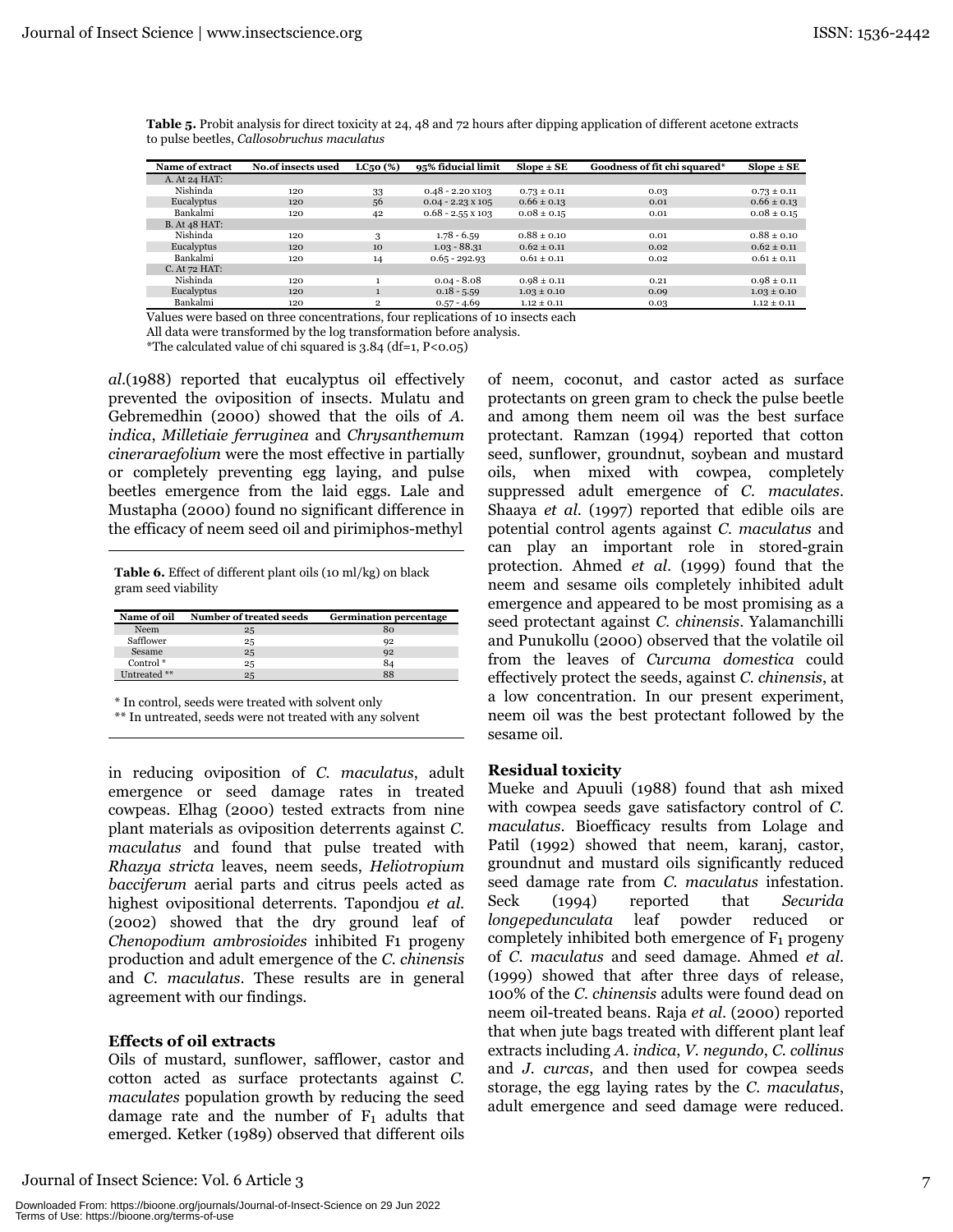Raja et al. (2001) reported that when pulses were stored in gunny bags treated with aqueous extract from leaves of Melia azadirachta, Hyptis suaveolens and tubers of Cyperus rotundus, they effectively protected stored pulses without any infestation for up to 6 months. In contrast, our results show that bablah wood ash showed the most residual toxicity of the tested plant products.

## **Direct toxicity**

Bhaduri et al. (1985), found that the leaf extract of bankalmi had insecticidal properties against pulse beetle. Other researchers showed that different botanical extracts could be used for the control of pulse beetle. Ogunwolu and Idowu (1994) showed that 2.5% powdered seed of A. indica were toxic to C. maculatus. Mbata et al. (19951995) reported that dust and ether-extract from the seeds of the brown pepper were effective in enhancing the mortality of C. maculatus adults infesting cowpea seeds. Kim et al. (2003) showed the potent insecticidal activity of extract from cinnamon (Cinnamomum cassia) bark and oil, horseradish (Cocholeria aroracia) oil, and mustard (Brassica juncea) oil against C. chinensis, within 1 day after treatment. Okonkwo and Okoye (1996) reported that essential oils of *Dennettia* tripetela and brown pepper (Piper guineense) achieved 100% mortality of adults of C. maculatus in 24 h. Mulatu and Gebremedhin (2000) reported that eucalyptus seed powder treatment caused the death of emerging adult of Callosobruchus *chinensis*. In contrast to these studies, our results showed that nishinda acetone extracts were the most toxic.

## **Effects of oils on seed germination**

Das (1986), Onu & Aliyu (1995) and Keita et al. (2001) reported that seeds treated with botanical extract oils did not loose their viability. Onu and Aliyu (1995) reported that though various pepper powders were effective in reducing oviposition and damage of C. maculatus, seed quality and viability were not affected. Keita et al. (2001) reported that powders made from essential oils of different basils provided complete protection against C. maculatus, and also did not show significant effect on the seed germination rate. Our results confirmed these studies.

## **Conclusions**

The findings of the present investigations indicate that botanical derivatives might be useful as insect control agents for commercial use. All of the three

powders and extracts tested were effective to some degree in reducing the ovipositional preferences and increasing the inhibition rates. Significantly fewer  $F_1$  adults emerged from food treated with extracts and powders. The highest  $F_1$  progeny inhibition was observed in black gram seeds treated with acetone extracts of nishinda leaves. Bablah ash provided better protection than three other powders. The neem oil was the most effective among three oils. To minimize the severe damage caused by insect pests, the traditional use of plant products, proved to be highly effective against Application stored-product insects. of plant/vegetable oils to grain seeds for storage is an inexpensive and effective technique, and its easy adaptability will give additional advantages leading to acceptances of this technology by farmers. A study to improve the effectiveness of botanical derivatives as insecticides will benefit agricultural sectors of developing countries, as these substance are not only of low cost, but also have less environmental impact in term of insecticidal hazard.

## **References**

- Abbott WS. A method of computing the effectiveness of insecticides. Journal of Economic Entomology 1925;  $18:265 - 267.$
- Ahmed KS, Itino T, Ichikawa T. Effects of plant oils on oviposition preference and larval survivorship of Callosobruchus chinensis (Coleoptera: Bruchidae) on azuki Entomology and Zoology bean. Applied 1999:  $34(4):547-550.$
- Ajayi FA, Lale NES. Seed coat texture, host species and time of application affect the efficacy of essential oils applied for the control of Callosobruchus maculatus (F.) (Coleoptera: Bruchidae) in stored pulses. International Journal of Pest Management 2001; 47(3):161-166.
- Bhaduri N, Ram S, Patil BD. Evaluation of some plant extracts as protectants against pulse beetle, Callosobruchus maculatus F. infesting cowpea seeds. Journal of Entomological Research 1985; 9(2):183-187.
- Bhuiyan MIM, Quiniones AC. Use of leaves of lagundi, Vitex nequndo L. as corn seed protectants against the corn weevil, Sitophilus zeamais M.. Bangladesh Journal of Zoology 1990; 18(1):127-129.
- Das GP. Pesticides efficacy of some indigenous plant oils against pulse beetle, Callosobruchus chinensis L.. Bangladesh Journal of Zoology 1986; 14(1):15-18.
- Duncan DB. A significance test for differences between ranked treatments in an analysis of variance. Virginia Journal of Science 1951; 2:171-189.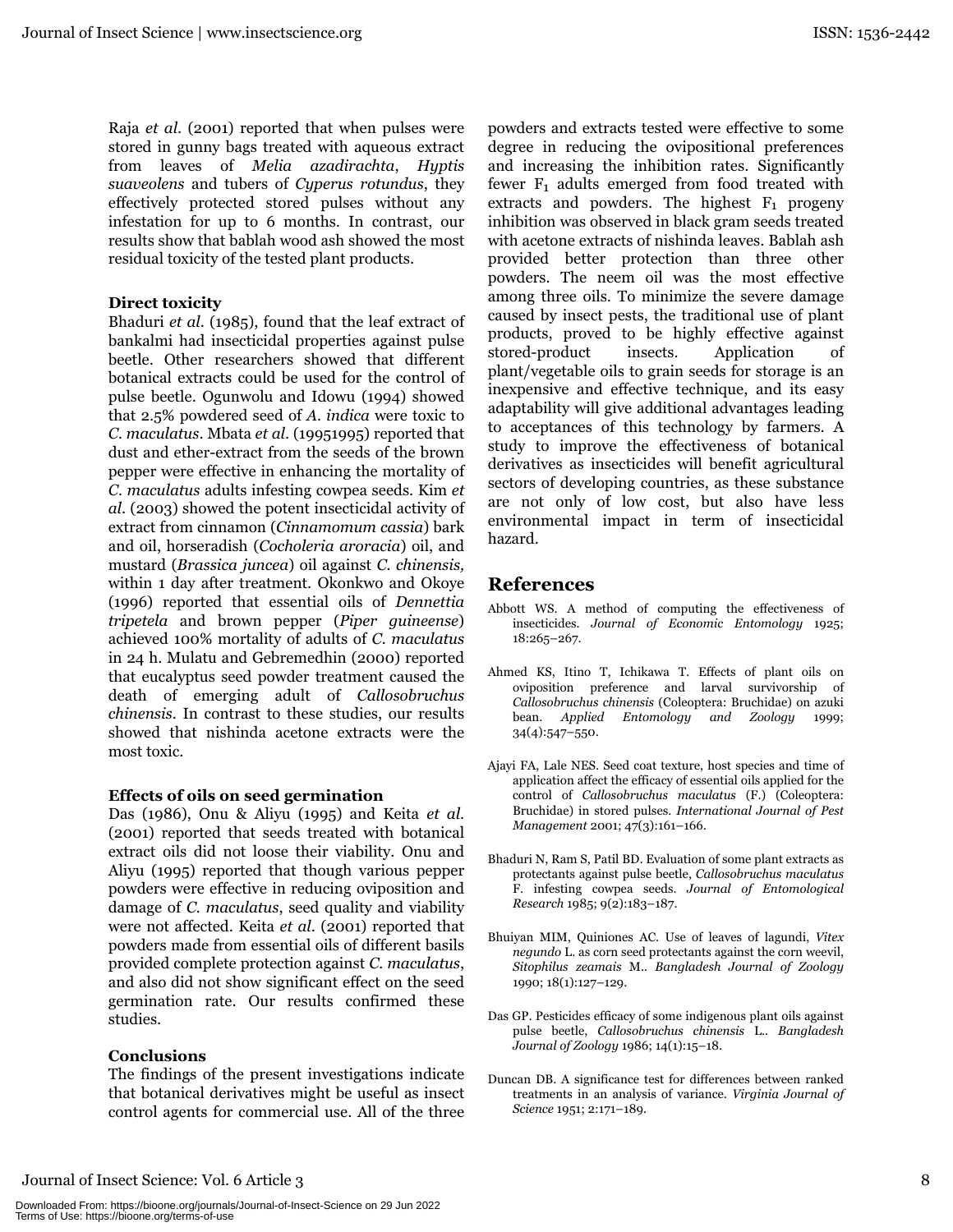- Elhag EA. Deterrent effects of some botanical products on oviposition of the cowpea bruchid Callosobruchus maculatus (F.) (Coleoptera: Bruchidae). International Journal of Pest Management 2000; 46(2):109-113.
- Ewete FK, Arnason JT, Larson J, Philogene BJR. Biological activities of extracts from traditionally used Nigerian plants against the European corn borer, Ostrinia nubilalis. Entomologia Experimentalis et Applicata 1996;  $80(8):531-537.$
- Finney DJ. Statistical Method in biological Assay. 2nd ed. London: Griffin; 1971. 668 p.
- Glenn DC, Hoffmann AA, McDonald G. Resistance to pyrethroids in Helicoverpa armigera (Lepidoptera: Noctuidae) from corn: Adult resistance, larval resistance, and fitness effects. Journal of Economic Entomology 1994;  $87(5):1165-1171.$
- Guedes RNC, Kambhampati S, Dover BA, Allozyme variation among Brazilian and U.S. populations of Rhyzopertha dominica resistant to insecticides. Entomologia Experimentalis et Applicata 1997; 84(1):49-57.
- Keita SM, Vincent C, Schmit JP, Arnason JT, Belanger A. Efficacy of essential oil of Ocimum basilicum L. and O. gratissimum L. applied as an insecticidal fumigant and powder to control Callosobruchus maculatus (Fab.) (Coleoptera: Bruchidae). Journal of Stored Products Research 2001; 37(4):339-349.
- Ketker CM. Use of treederived non-edible oils as surface protectants for stored legumes against Callosobruchus maculatus and Callosobruchus chinensis. Review of Applied Entomology 1989; 77(8):659.
- Kim SI, Roh JY, Kim DH, Lee HS, Ahn YJ. Insecticidal activities of aromatic plant extracts and essential oils against Sitophilus oryzae and Callosobruchus chinensis. Journal of Stored Products Research 2003; 39(3):293-303.
- Lale NES, Mustapha A. Efficacy and acceptability of neem (Azadirachta indica A. Juss) seed oil and pirimiphos-methyl applied in three storage devices for the control of Callosobruchus maculatus (F.) (Coleoptera: Bruchidae). Zeitschrift fuer Pflanzenkrankheiten und Pflanzenschutz 2000; 107(4):399-405.
- Lolage GR, Patil RB. Comparative efficacy of plant oils against Callosobruchus maculatus F. on pigeonpea. Journal of Maharashtra Agricultural Universities 1992;  $16(3):327-329.$
- Mbata GN, Oji OA, Nwana IE. Insecticidal action of preparations from the brown pepper, Piper guineese, Schum seeds to Callosobruchus maculatus (Fabricius). Discovery and Innovation 1995; 7(2):139-142.
- Mueke JM, Apuuli JKK. The use of vegetable oils and ash in the protection of cowpea seeds (Vigna unquiculata (L) walp.) against Callosobruchus maculatus (F) (Coleoptera: Bruchidae). East African Agricultural and Forestry Journal 1988; 52(2):101-105.
- Mulatu B, Gebremedhin T. Oviposition-deterrent and toxic effects of various botanicals on the Adzuki bean beetle, Callosobruchus chinensis L. Insect Science and its Application 2000; 20(1):33-38.
- Ogunwolu O, Idowu O. Potential of powdered Zanthoxylum zanthoxyloides (Rutaceae) root bark and Azadirachta indica (Meliaceae) seed for control of the cowpea seed bruchid, Callosobruchus maculatus (Bruchidae) in Nigeria. Journal of African Zoology 1994; 108(8):521-528.
- Okonkwo EU, Okoye WI. The efficacy of four seed powders and the essential oils as protectants of cowpea and maize grains against infestation by Callosobruchus maculatus (Fabricius) (Coleoptera: Bruchidae) and Sitophilus zeamais (Motschulsky) (Coleoptera: Curculionidae) in Nigeria. International Journal of Pest Managemen 1996;  $42(3):143-146.$
- Onu I, Aliyu M. Evaluation of powdered fruits of four peppers ( Capsicum spp.) for the control of Callosobruchus maculatus (F) on stored cowpea seed. International Journal of Pest Management 1995; 41(3):143-145.
- Park C, Kim SI, Ahn YJ. Insecticidal activity of asarones identified in Acorus gramineus rhizome against three coleopteran stored-product insects. Journal of Stored Products Research 2003; 39(3):333-342.
- Raja N, Albert S, Babu A, Ignacimuthu S, Dorn S. Role of botanical protectants and larval parasitoid Dinarmus vagabundus (Timberlake) (Hymenoptera: Pteromalidae) against Callosobruchus maculatus Fab. (Coleoptera: Bruchidae) infesting cowpea seeds. Malaysian Applied Biology 2000; 29(1-2):55-60.
- Raja N, Babu A, Dorn S, Ignacimuthu S. Potential of plants for protecting stored pulses from Callosobruchus maculatus (Coleoptera: Bruchidae) infestation. Biological Agriculture and Horticulture 2001;  $19(1):19-27$ .
- Ramzan M. Efficacy of edible oils against pulse beetle, Callosobruchus maculatus. Journal of Insect Science 1994;  $7(1):37-39.$

Seck D. Gemblou. Belgium: 208 p.

- Shaaya E, Kostjukovski M, Eilberg J, Sukprakarn C. Plant oils as fumigants and contact insecticides for the control of stored-product insects. Journal of Stored Products Research 1997; 33(1):7-15.
- Srivastava S, Gupta KC, Agrawal A. Effect of plant product on Callosobruchus chinensis infestation on red gram. Seed Research 1988; 16(1):98-101.
- Talukder FA, Howse PE. Deterrent and insecticidal effects of extract of Pithraj, Aphanamixis polystachya against Tribolium castaneum in storage. Journal of Chemical Ecology 1993; 19(11):2463-2471.

#### Journal of Insect Science: Vol. 6 Article 3